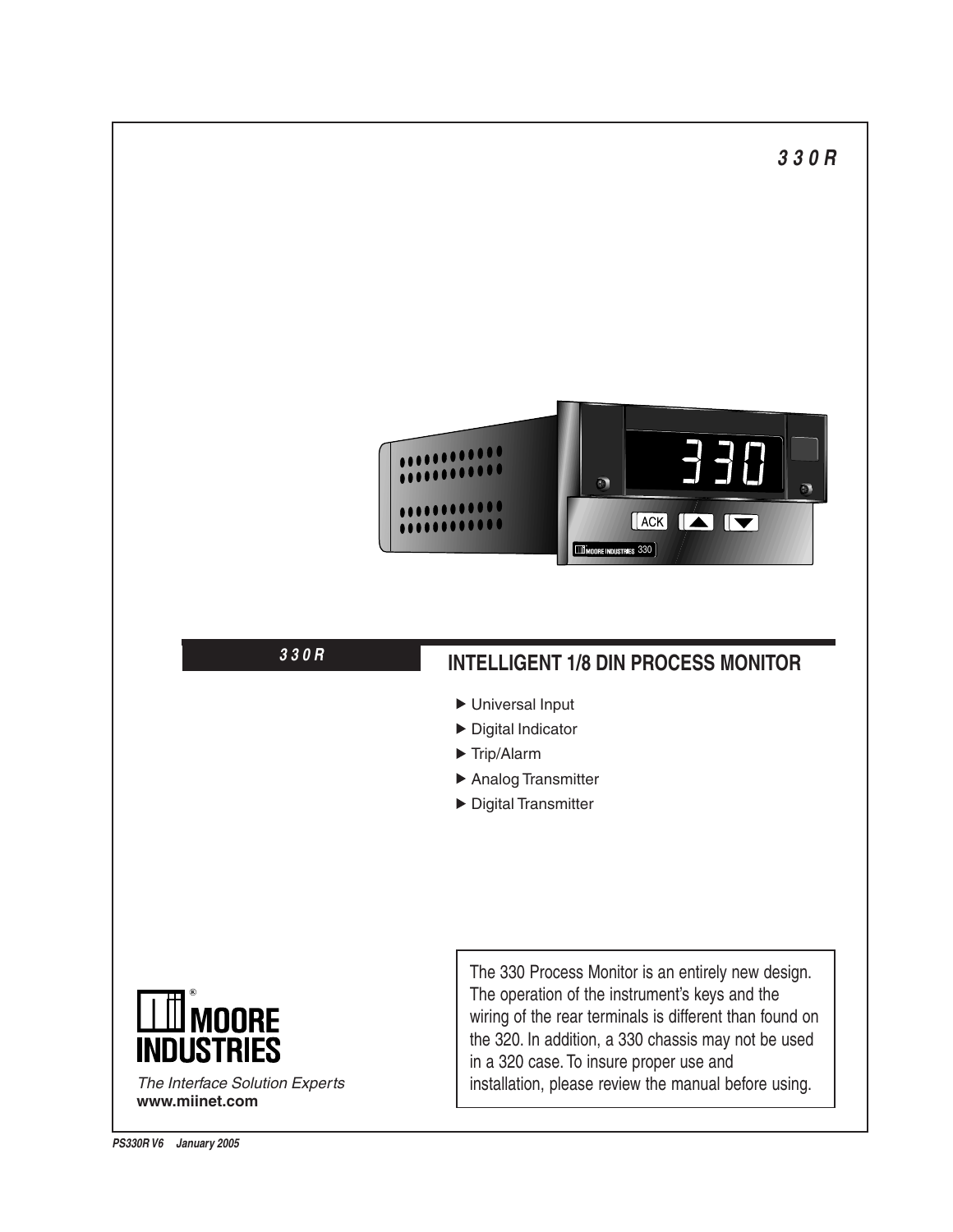# **DESCRIPTION**



The 330 is a process monitor with universal input that is multi-functional and microprocessor based. The 330 can function as a panel meter and trip (alarm), or as a panel meter with two trips (alarms), analog transmitter and digital transmission with the addition of the RS 485 serial communications option.

Designed for reliability, the 330 features a splashproof front panel that meets NEMA 4X specifications. Non-volatile EEPROM memory preserves configurations in the event of shutdowns or power outages. This design for reliability extends to construction that makes it highly resistant to electrical noise and vibration. Before shipment, all units are tested under power for thermo shock and vibration.

The 330 is available in two formats to maximize flexibility.

## **Standard Configurations**

- One alarm output (5 Amp Mechanical Relay)
- Two alarm outputs (5 Amp Mechanical Relay) One retransmission (Milliamp) and loop power output
- Two alarm outputs (5 Amp Mechanical Relay) One retransmission (Milliamp) and loop power output RS-485 Communications

## **Field-Upgradable Modular Output Configuration**

Starting with the 300R0000 and the addition of plug in option boards and modules, the 330's capabilities increase dramatically

## **Option Boards:**

- Loop Power
- Loop Power and Digital Input
- 10 Volt Excitation and Digital Input

## **Option Board Modules:**

- Second loop power or mA retransmission.
- Second alarm output consisting of one of the following:
	- 5 amp relay,
	- 1 amp solid state relay
	- DC logic (SSR) drive
- RS-485 Serial communications module
- \* See ordering information on page 4 to configure model number

# **FEATURES**

- Mnemonic-prompted set up simplifies configuration procedure.
- User selectable inputs simplify ordering, set up, and stocking requirements.
- Non-volatile memory via EEPROM backup stores set up configurations in event of power loss.
- Raised rubber keys yield much longer life than dome type keys and provide excellent tactile feedback. NEMA 4X instrument front.
- Large LED display creates a highly visible readout.
- Communications link—optional RS-485 interface allows supervision by higher level devices and combines function of local readout and digital transmitter.
- Square root linearization results in accurate measurement from flow transmitters with nonlinear outputs, saving the expense of a separate square root extractor.
- User-definable 15-point linearization allows customized linearization of the input signal for highly accurate measurements in engineering units. Among this feature's applications is the conversion of level readings into volume for irregularly-shaped receptacles (not available for thermocouple or RTD inputs).
- Selectable digital input filtering provides for a more stable display of "noisy" processes.
- Peak and valley (maximum and minimum) readings are stored in memory and displayed on request for indication of process extremes.
- Each alarm (two can be specified) is fully independent. Each may be configured for high and low setpoints and a variety of latching sequences, including the common limit switch sequence, dead band, and power-up state.

# **OPTIONS**

- 24Vdc loop power supply simplifies transmitter wiring and eliminates need for an expensive, separate transmitter power supply.
- User-scaleable analog outputs for transmission of the linearized process variable allows the monitor to be used as an analog transmitter and is valuable for data acquisition.
- Second relay provides an additional independent alarm output.
- 10V excitation voltage provides power to bridge inputs.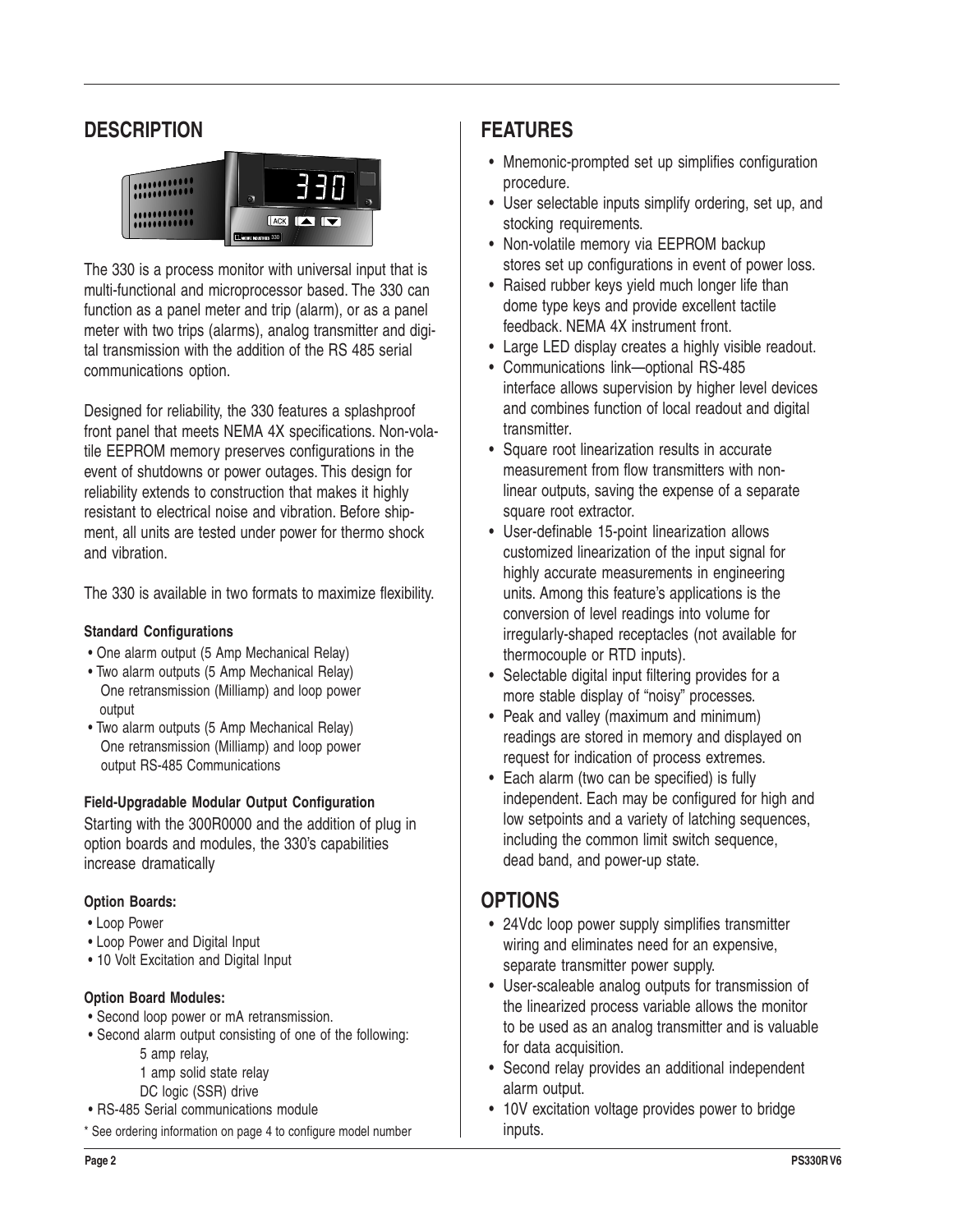# **SPECIFICATIONS**

### **Accuracy**

All accuracy ratings are at reference conditions (at least 30 min. at 25°C)

| Thermocouple Inputs:              | $\pm$ 0.15% of span typical $\pm$ 1 digit |
|-----------------------------------|-------------------------------------------|
| RTD Inputs:                       | $\pm$ 0.10% of span typical $\pm$ 1 digit |
| Millivolt/Voltage/Current Inputs: | $\pm$ 0.05% of span typical $\pm$ 1 digit |
| Resolution:                       | 0.004% of span typical                    |

#### **Architecture**

The 330 hardware can be configured as follows:

Inputs: One universal process variable input is standard. Available options include digital input.

Outputs: Up to 3 outputs are available, plus transmitter loop power or stain gage excitation voltage.

RS-485 Communications: Available as an option.

#### **Process Variable Inputs**

1 Universal input. Any input type may be in the field via the front panel or communications.

| Thermocouples     | Range 017°F                 | Range <sup>°</sup> C |
|-------------------|-----------------------------|----------------------|
| B                 | 104 to 3301                 | 40 to 1816           |
| Е                 | -454 to 1832                | -270 to 1000         |
| J                 | -346 to 1832                | $-210$ to $1000$     |
| Κ                 | -418 to 2500                | -250 to 1371         |
| Ν                 | -328 to 2372                | -200 to 1300         |
| R                 | 32 to 3182                  | 0 to 1750            |
| S                 | 32 to 3182                  | 0 to 1750            |
| Τ                 | -328 to 752                 | $-200$ to 400        |
| W(G)              | 32 to 4172                  | 0 to 2300            |
| W5(C)             | 32 to 4172                  | 0 to 2300            |
| Platinel II       | $-148$ to 2550              | -100 to 1399         |
| RTD's             | <b>Range</b> <sup>°</sup> F | Range <sup>o</sup> C |
| 100 ohm Pt. (DIN) | $-328$ to 1562              | -200 to 850          |
|                   | -328.0 to 545.0             | -200.0 to 285.0      |
| 100 ohm Pt. (JIS) | -328 to 1202                | $-200$ to 650        |
|                   | $-328.0$ to 545.0           | -200.0 to 285.0      |
|                   |                             |                      |

#### **Current, Voltage, or Millivolt Signals**

|               | Milliamps DC 4 to 20, 0 to 20         |
|---------------|---------------------------------------|
| Volts DC      | 1 to 5, 0 to 5                        |
| Millivolts DC | -30 to 30, 0 to 30, 0 to 60, 0 to 100 |

#### **Input Signal Failure Protection**

Thermocouple inputs are configurable for upscale or downscale burnout; RTD inputs fail upscale if any leg is broken.

#### **Input Impedance**

| Current Input:             | 100 ohms          |
|----------------------------|-------------------|
| Voltage Input:             | 10 Mohms typical  |
| RTD or Thermocouple Input: | 100 Mohms typical |
| Millivolt Input:           | 100 Mohms typical |
| Input Filter               |                   |

A single pole lowpass filter with selectable time constants from 0.0 to 120.0 seconds is available.

#### **Input Linearization**

Square root linearization is available. Each thermocouple or RTD input is automatically linearized. The PV input may use 15 point userdefinable linearization if it is a voltage, millivolt or milliamp input.

### **Contact Input**

External dry contact input or open-collector transistor input for alarm acknowledgement, peak/valley reset or keyboard lockout. Isolated from process variable input and digital circuitry.

#### **Memory**

Non-volatile EEPROM.

#### **Transmitter Loop Power or Excitation Voltage**

Loop power capacity is 40mA at 24VDC. Excitation voltage is 10VDC ± 2% into at least 175 ohms.

#### **Sampling Rate**

Input sampled 12 times per second (every 83.3msec).

#### **Digital Displays**

Green LED display is 4-digit, 7 segment, 0.56" (14.3mm) high. Range is -999 to 9999. Assignable decimal position with current, voltage, or millivolt inputs.

### **Mounting**

Panel-mounted with a depth of 6.14 inch (156mm).

## **Wiring Connections**

Screw terminals on the rear of case.

#### **Power Consumption**

24 VA maximum.

## **Weight**

Approx. 1.0 lbs (0.45 kg).

### **Ambient Temperature**

Operative Limits: 32 to 122°F (0 to 50°C)

Storage:  $-40$  to 185°F (40 to 85°C)

### **Relative Humidity**

10 to 90% at 40°C (104°F), non-condensing.

#### **Analog Retransmission Output**

Either 0-20mA, 4-20mA, 20-4mA or 20-0mA(front panel selectable) into a load up to 1000 ohm. Accuracy  $\pm$  20µ A @25°C.

#### **Mechanical relays**

SPDT electromechanical relay. Resistive load rated at 5 amps at 120/240VAC. Normally open or normally closed selection is made by jumper.

#### **Solid state relay (triac) module**

Resistive load rated at 1 amp at 120/240 VAC.

#### **DC logic (SSR drive) module**

"ON" voltage is 17 Vdc (nominal). "OFF" voltage is less than 0.5 Vdc. (Current limited to 40mA.)

## **Voltage**

90 to 250 VAC

#### **Frequency**

50/60 ± 2Hz